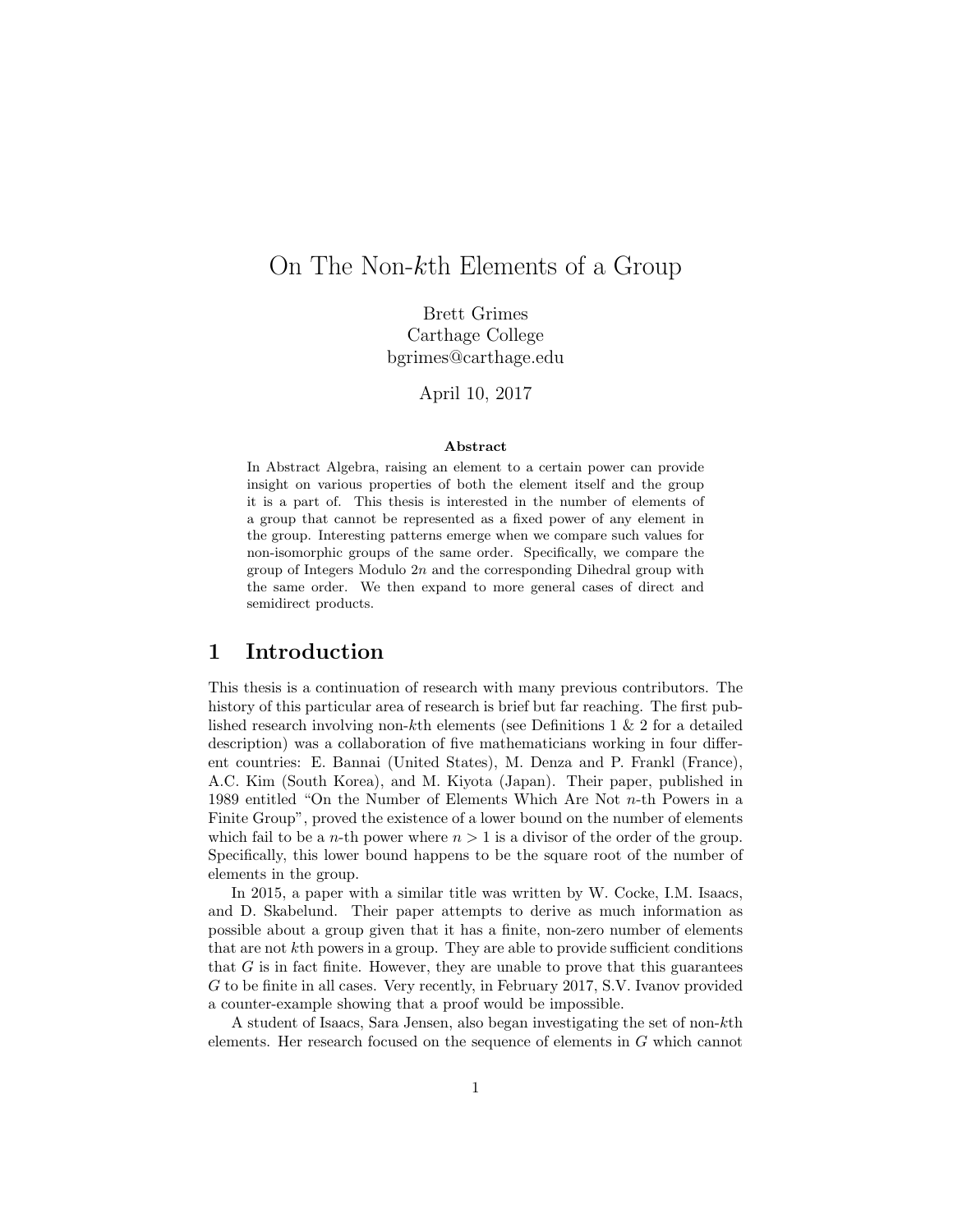be represented as a kth power. One result of hers is a proof that such a sequence determines the group  $G$  when $G$  is a finite Abelian group. In other words, this sequence is unique for finite Abelian groups. She is now attempting to generalize this result to other categories of groups, specifically nilpotent groups. This thesis was written in collaboration with Jensen.

### 2 Definitions and Development

We begin by formally defining what we mean by "non-kth elements".

**Definition 1.** Let G be a possibly infinite group, and fix an integer  $k > 0$ . We define the set  $G^k$  as follows:

$$
G^k = \{x^k \mid x \in G\}.
$$

**Example 2.** Let G be a finite group and let k be the **exponent** (least common multiple of the orders of each element in  $G$ ) of the group. In this case, every element is mapped to the identity when raised to the kth power. Thus,  $G^k$  =  ${e}.$ 

The previous example is helpful in understanding how we might think about this process. For finite groups, we can think of a function (or mapping) from  $G$ to G that raises every element of G to a power k. Thus,  $G<sup>k</sup>$  is the image of this function. Also note how we are now provided with an lower bound for  $|G^k|$  as the identity never changes when raised to a power.

**Example 3.** If k is coprime to the order of G, then  $G^k = G$ .

*Proof.* It is again helpful to this of this as a mapping. Let  $\phi(x)$  map  $x \rightarrow$  $x^k$  where k is coprime to |G|. Because  $|ker(\phi)| = 1$ , we know that  $\phi$  is a bijection.  $\Box$ 

In this paper we are interested in the complement of the set  $G<sup>k</sup>$ , as defined below.

**Definition 4.** Let G be a possibly infinite group, and fix and integer  $k > 0$ . We write

$$
N_k(G) = G - G^k
$$

and

$$
n_k(G) = |G| - |G^k|.
$$

This is the notation used by Bannai and Isaacs. To summarize,  $N_k(G)$  is the set of non-kth powers in G and  $n_k(G)$  is the number of such elements. In some instances, we may want to talk about the set (or sequence) of values for all  $k \in \mathbb{N}$ . In that case, we will use  $n_i(G)$  to denote the set (or sequence) of  $n_k(G)$ values  $k > 0$ . The meaning should be clear within the context of its use.

The following definitions and examples will be helpful in following the proofs in the Results section.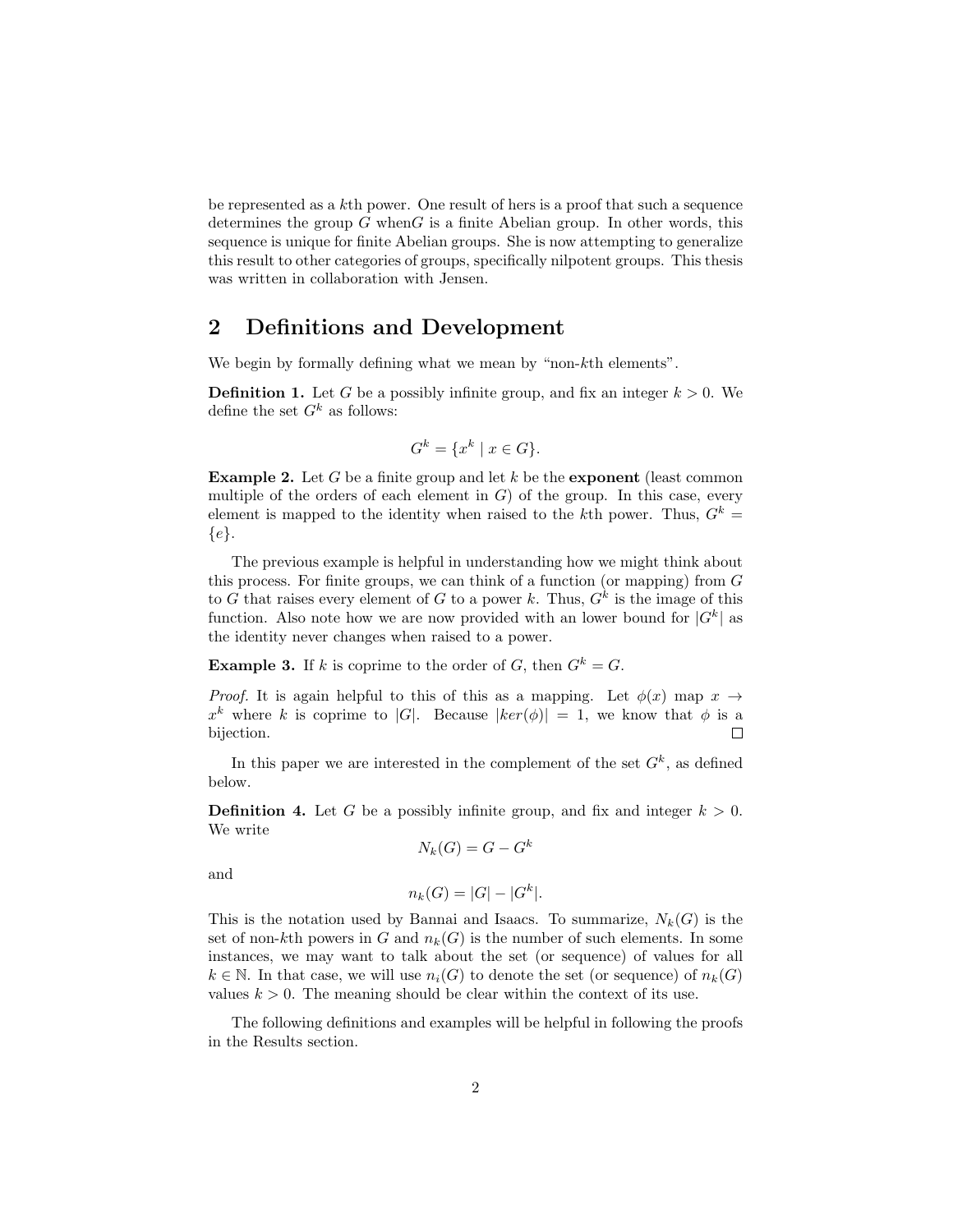**Definition 5.** Given any number n and a prime number p, the **p**-part of n is the greatest power of  $p$  that divides  $n$ .

**Example 6.** The 2-part of 28 is  $2^2 = 4$ .

The following example will walk through the computation process of the number of non-kth elements for a specific group.

**Example 7.** Let  $G = \mathbb{Z}_{12}$ . We will compute  $|G^k|$  for various values of k. When k is a divisor of  $|G|$ , it is sufficient to count the number of multiples of k in G. That is, for  $k = 3$ , we need only to count the number of multiples of 3 (including 0), so  $|G^3|=4$ . When k is coprime to G, we know from the example above that  $|G^k| = 12$ . However, how do we compute  $|G^9|$ ? Consider the isomorphism  $G \cong \mathbb{Z}_4 \oplus \mathbb{Z}_3$ . We can now work component-wise. Because 9 is coprime to 4 and a multiple of 3, we have 4 choices in the first component and only 1 choice (the identity) in the second. Thus,  $|G^9|=4$ . To verify this we can perform the mapping  $G \to G^k$  by  $x \to x^k$ . When we do this we obtain  $G^9 = \{0, 9, 6, 3\}$ . Notice that this set is equal to  $G^3$ . This remains true in general. That is, if  $k_0$  is not coprime to |G| then  $G^{k_0} = G^{k_1}$  for some divisor  $k_1$  of |G|. Therefore, when comparing groups, we need only consider the values of  $k$  that divide the order of the groups.

Example 8. In this example we will examine two groups that have:

- the same order,
- different exponents, and
- orders with same number of divisors.

Two such groups are  $G_1 = \mathbb{Z}_4 \oplus \mathbb{Z}_4$  and  $G_2 = \mathbb{Z}_4 \oplus \mathbb{Z}_2 \oplus \mathbb{Z}_2$ . The tables below show the breakdown of each group. The middle columns represent the number of choices for elements that can be expressed as some element in the respective group in the direct product, using the methods described in Example 7. For example, if  $k = 2$  we have two choices in  $\mathbb{Z}_4$ , because  $4 = 2^2 = 2 + 2$  and  $2 = 1^2 = 1 + 1$ . Recall that in the integers modulo *n*, the operation is addition. Thus,  $G_1^k$  has  $2 * 2$  elements.

| $\kappa$      | $n_{\rm E}$ | $n_k(G_1)$ | $\kappa$                    |    | $G_2^n$             | $n_k(G_2)$ |
|---------------|-------------|------------|-----------------------------|----|---------------------|------------|
|               | 4 - 4       |            |                             |    | $4 \cdot 2 \cdot 2$ |            |
| $\mathcal{P}$ | $2 \cdot 2$ | 19         | $\mathcal{D}_{\mathcal{L}}$ |    | $2 \cdot 1 \cdot 1$ | 14         |
|               |             | 15         |                             |    | $1 \cdot 1 \cdot 1$ | 15         |
|               | $\cdots$    | 15         |                             |    | $1 \cdot 1 \cdot 1$ | 15         |
| 16            |             | 15         |                             | 16 | $1 \cdot 1 \cdot 1$ | 15         |

We have the sets  $n_i(G_1) = \{0, 12, 15\}$  and  $n_i(G_2) = \{0, 14, 15\}$ , which are not equal. Note that the 2-part of  $|G^k|$  is equal to the 2-part of  $n_k(G)$  in both cases. Interested readers are encouraged to work out examples of a larger scale. For example, try  $G_1 = \mathbb{Z}_8 \oplus \mathbb{Z}_9 \oplus \mathbb{Z}_3$  and  $G_2 = \mathbb{Z}_4 \oplus \mathbb{Z}_2 \oplus \mathbb{Z}_{27}$ .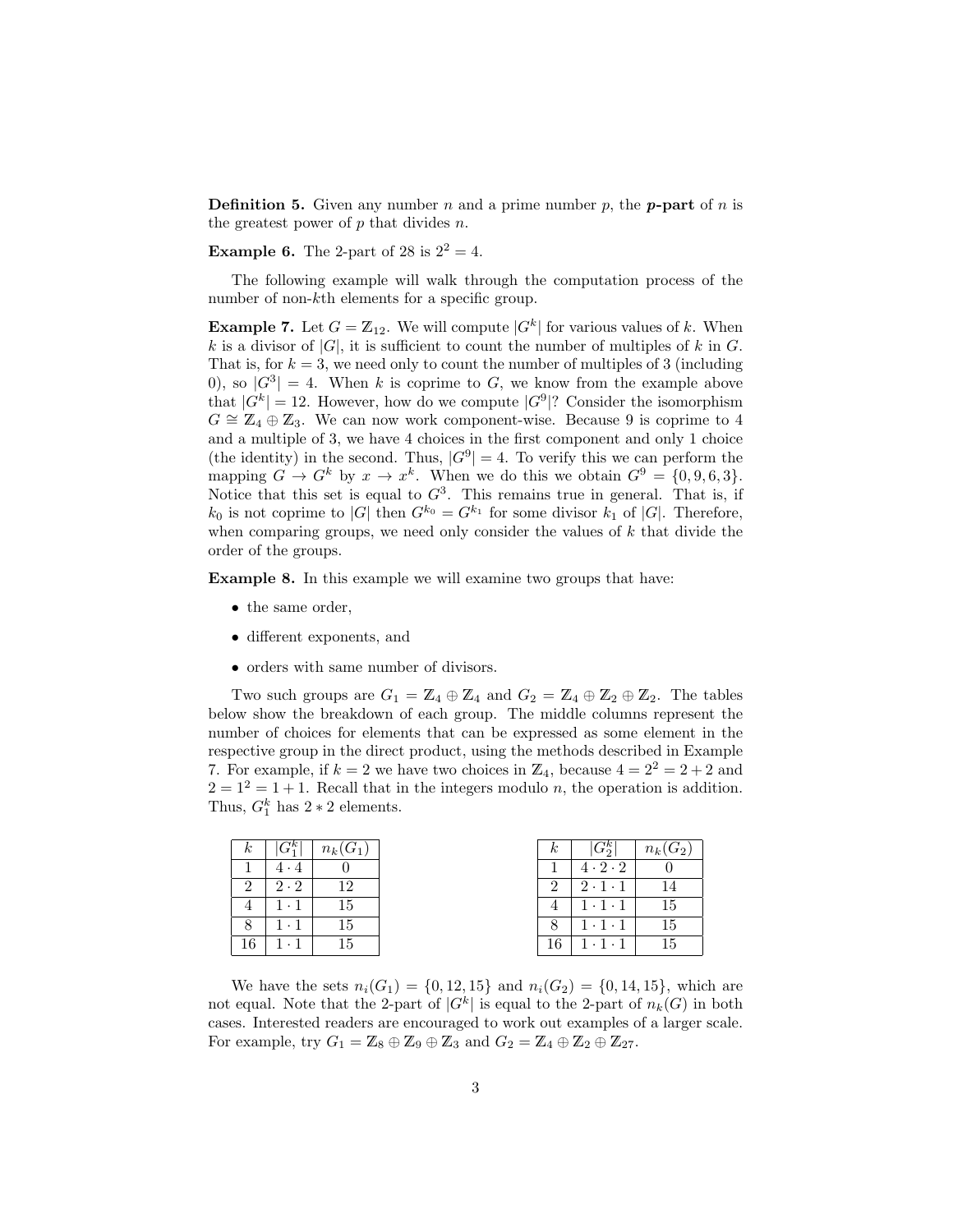The following is the formal result of Jensen's work as discussed in the Introduction.

**Theorem 9.** Suppose  $G_1$  and  $G_2$  are finite Abelian groups and  $n_i(G_1) = n_i(G_2)$ for all i. Then  $G_1 \cong G_2$ .

In other words, the sequence  $n_i(G)$  determines G when G is a finite Abelian group. A proof of this can be found in [1].

#### 3 Results

A goal of this research is to compare different "classes" of groups. We learned that the sequence  $n_i(G)$  determines G for finite Abelian groups, but what if we were to compare non-Abelian finite groups and Abelian groups. Could we construct a group that happened to have the same sequence  $n_i(G)$ ? Theorem 9 shows that this is impossible for Dihedral groups and the integers modulo n. Later, we generalize this result to more general semidirect products.

Theorem 10 (Dihedrals vs. Integers). Given any Dihedral group of order 2n, and a corresponding group of integers modular 2n, there exists at least one integer  $k_0$  such that

$$
n_{k_0}(\mathbb{Z}_{2n}) \neq n_{k_0}(D_n).
$$

*Proof.* We begin by defining  $n_{k_0}(D_n)$  and  $n_{k_0}(\mathbb{Z}_{2n})$  in terms of  $|\mathbb{Z}_n^k|$ . It has been shown that  $n_k(G) = 0$  for any k that is relatively prime to the order of the group, so we will assume going forward that  $k$  is a divisor of  $2n$ .

The structure of Dihedral groups allows us to write  $n_{k_0}(D_n)$  as

$$
n_{k_0}(D_n) = \begin{cases} |Z_n^k| & k \text{ is even,} \\ |Z_n^k| + n & k \text{ is odd.} \end{cases}
$$

This, of course, is due to the fact that rotations act like  $\mathbb{Z}_n$  and reflections are of order 2, and thus map to the identity when  $k$  is even (and map to themselves when  $k$  is odd).

It is necessary to split  $n_{k_0}(\mathbb{Z}_{2n})$  into two cases, when n is even and when n is odd. Let us first consider the case when  $n$  is even. Let  $a$  be the 2-part of  $k$ and let b be the 2-part of  $n$ . It follows from previous results that

$$
n_{k_0}(\mathbb{Z}_{2n}) = \begin{cases} 2 * |\mathbb{Z}_n^k| & k \text{ is even and } a \le b, \\ |\mathbb{Z}_n^k| & k \text{ is even and } b > a, \\ 2 * |\mathbb{Z}_n^k| & k \text{ is odd.} \end{cases}
$$

Thus, whenever we have a k such that k is odd or  $a > b$  we have  $n_k(\mathbb{Z}_{2n}) \neq$  $n_k(D_n)$ .

When  $n$  is odd we have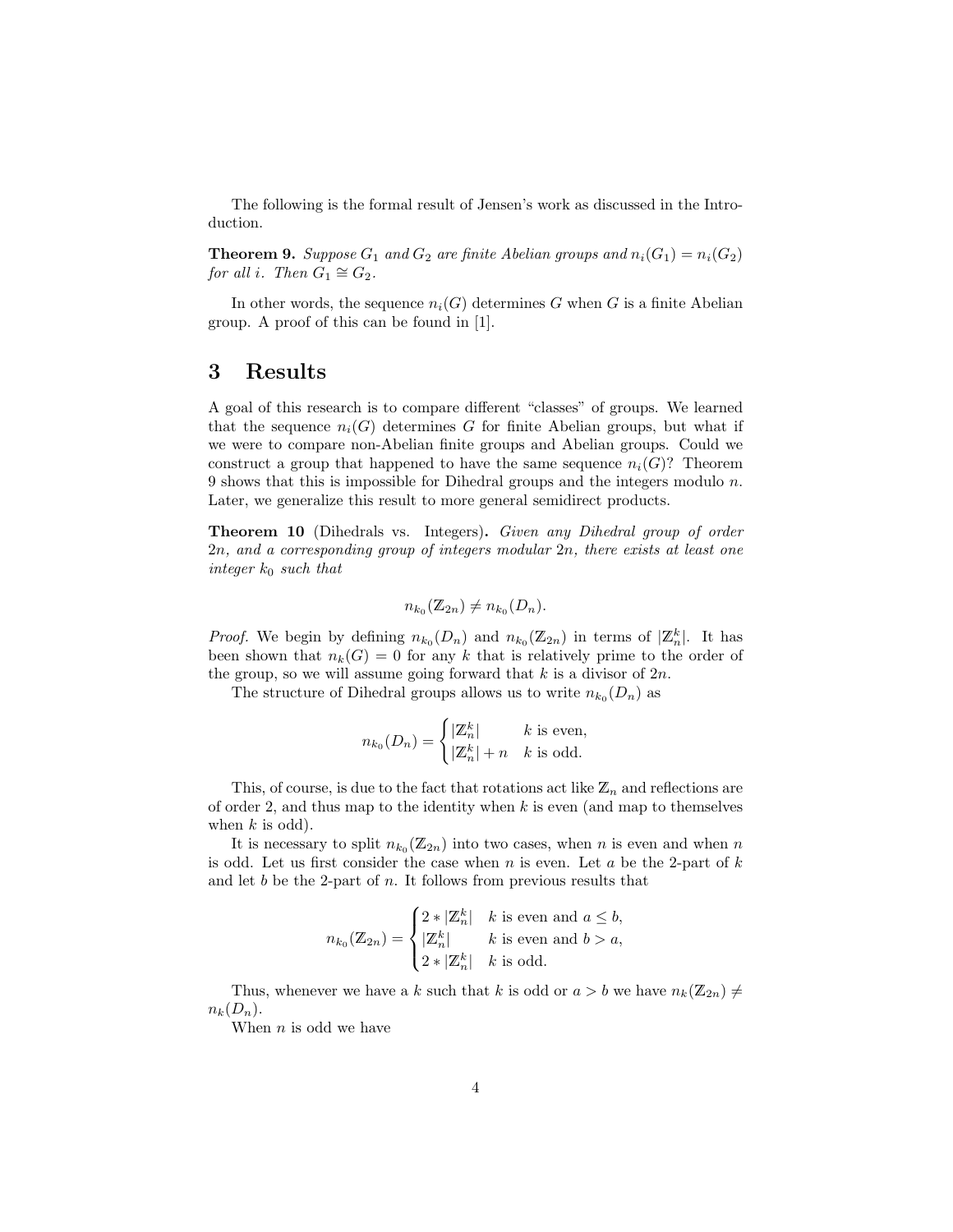$$
n_{k_0}(\mathbb{Z}_{2n}) = \begin{cases} |\mathbb{Z}_n^k| & \text{is even,} \\ 2 * |\mathbb{Z}_n^k| & \text{is odd.} \end{cases}
$$

Thus, whenever k is odd we have  $n_k(\mathbb{Z}_{2n}) \neq n_k(D_n)$ . We know such a k must exist because n itself is odd.

We have the result we wanted, but we will pause to examine some interesting patterns and properties of the relationship between the integers modulo  $2n$  and Dihedral groups.

Corollary 11. Let n be any integer that is not a power of 2. Given any Dihedral group of order 2n, and a corresponding group of integers modulo 2n, for any odd divisor k of 2n, we have

$$
n_k(\mathbb{Z}_{2n})=2*n_k(D_n).
$$

*Proof.* We use the general definitions for both  $n_{k_0}(D_n)$  and  $n_{k_0}(\mathbb{Z}_{2n})$  from the previously to compute that when k is odd

$$
n_k(D_n) = 2n - (|\mathbb{Z}_n^k| + n) = n - |\mathbb{Z}_n^k|.
$$

Furthermore, we have

$$
n_k(\mathbb{Z}_{2n}) = 2n - 2 * |\mathbb{Z}_n^k|
$$
  
= 2 \* (n - |\mathbb{Z}\_n^k|)  
= 2 \* n\_k(D\_n).

Thus, whenever k is an odd divisor of  $2n$  we have  $n_k(\mathbb{Z}_{2n}) = 2 * n_k(D_n)$ , as desired. Because  $n$  is not a power of 2 we know that such a  $k$  exists.

 $\Box$ 

 $\Box$ 

**Corollary 12.** Let n be any odd integer. Given a Dihedral group of order  $2n$ and a corresponding group of integers modular  $2n$ , for all even divisors  $k$  of  $2n$ we have

$$
n_k(\mathbb{Z}_{2n}) = n_k(D_n).
$$

Proof. This follows directly from 10. We have shown that

$$
n_k(D_n) = 2n - |\mathbb{Z}_n^k| = n_k(\mathbb{Z}_{2n}).
$$

By combining Corollaries 11 and 12 we see that when  $n$  is an odd integer, the sequences  $n_{k_0}(D_n)$  and  $n_{k_0}(\mathbb{Z}_{2n})$  will be identical for all k except when k is an odd divisor of 2n, in which case  $n_k(\mathbb{Z}_{2n}) = 2 * n_k(D_n)$ .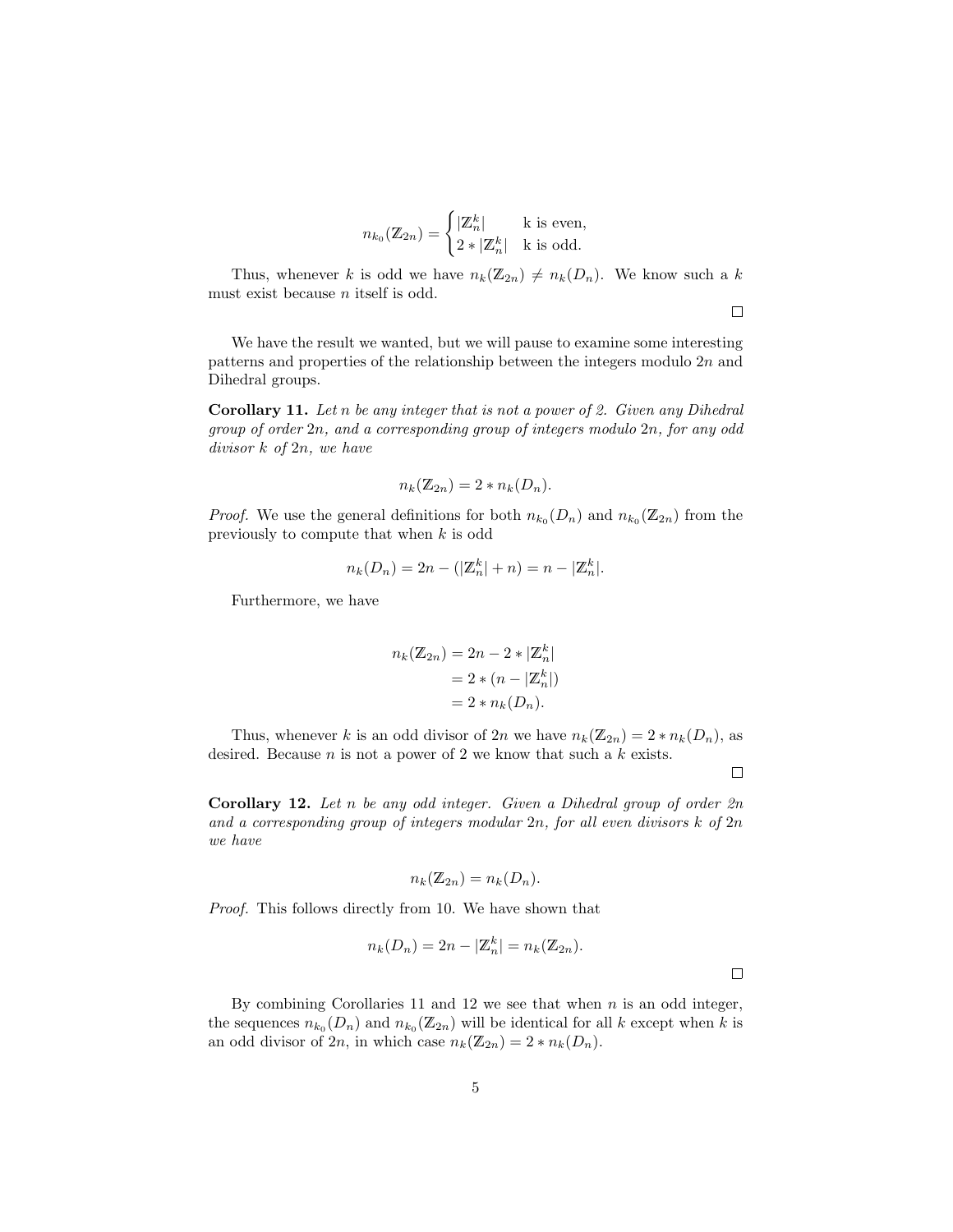**Corollary 13.** If n is a power of 2 and  $n_i(G)$  denotes the set of  $u_k(G)$  values for any  $k \in \mathbb{N}$ , then the intersection  $n_i(D_n) \cap n_i(\mathbb{Z}_{2n})$  is the set  $\{0, 2n-1\}$ .

*Proof.* Because the 2-part of all divisors k where  $1 < k < 2n$  are less than or equal to the 2-part of  $n$  we have

$$
n_k(D_n) = 2n - |\mathbb{Z}_n^k| \neq 2n - 2 * |\mathbb{Z}_n^k| = n_k(\mathbb{Z}_{2n}).
$$

We will now generalize the previous theorem to more general cases of semidirect products. First, we need a definiton of semidirect product.

**Definition 14** (Semidirect Product). Given a group  $G$ , a subgroup  $H$ , and a normal subgroup  $N \triangleleft G$ , then the following are equivalent.

- The group G is the product of subgroups,  $G = NH$ , where  $N \bigcap H = \{e\}.$
- For every  $g \in G$ , there are unique  $n \in N$  and  $h \in H$  such that  $g = nh$ .
- There exists a homomorphism  $G \to H$  that is the identity on H and whose kernel is N.

If these statements hold, we say G is the **semidirect product** of N and H and write this as  $G = N \rtimes H$ .

**Example 15.** The Dihedral group of order  $2n$  is the semidirect product of cyclic groups of order n and 2. That is, if  $C_n$  denotes a cyclic group, then  $D_n \cong C_n \rtimes C_2.$ 

**Lemma 16.** Let the semidirect product  $\mathbb{Z}_p \rtimes \mathbb{Z}_q$  where p is a prime number and q is coprime to p be given. Then, the order of  $g = nh$  where  $n \in \mathbb{Z}_p, n \neq e$  and  $h \in \mathbb{Z}_q, h \neq e$  is q.

*Proof.* Let N denote the normal subgroup  $\mathbb{Z}_{p^a}$  in G, and let H denote the (nonnormal) subgroup  $\mathbb{Z}_q$ . We know that  $|g| \in \{1, q, p, pq\}$ . However, we know that the order of g cannot be 1 or  $p^a q$  because it is neither the identity nor a cyclic generator of the entire group. Suppose  $|g| = p$ . Then,  $\langle nh \rangle$  is a subgroup of order p. We know from Sylow's Third Theorem that there exists only one Sylow p-subgroup, so  $\langle nh \rangle = N$ . However, if  $nh \in H$ , we compute that  $n^{-1}nh = h \in H$  which contradicts the definition of semidirect product. Thus,  $o(q) = q$ .  $\Box$ 

**Theorem 17** (Powers of p Semidirect Products). Let G be the group formed by the semidirect product  $\mathbb{Z}_{p^a}\rtimes \mathbb{Z}_q$  where p is a prime number and q is coprime to  $p^a$ . If  $G_0$  is the group  $\mathbb{Z}_{p^a q}$ , then

$$
n_{p^i}(G_0) = q * n_{p^i}(G)
$$

where *i* is any natural number.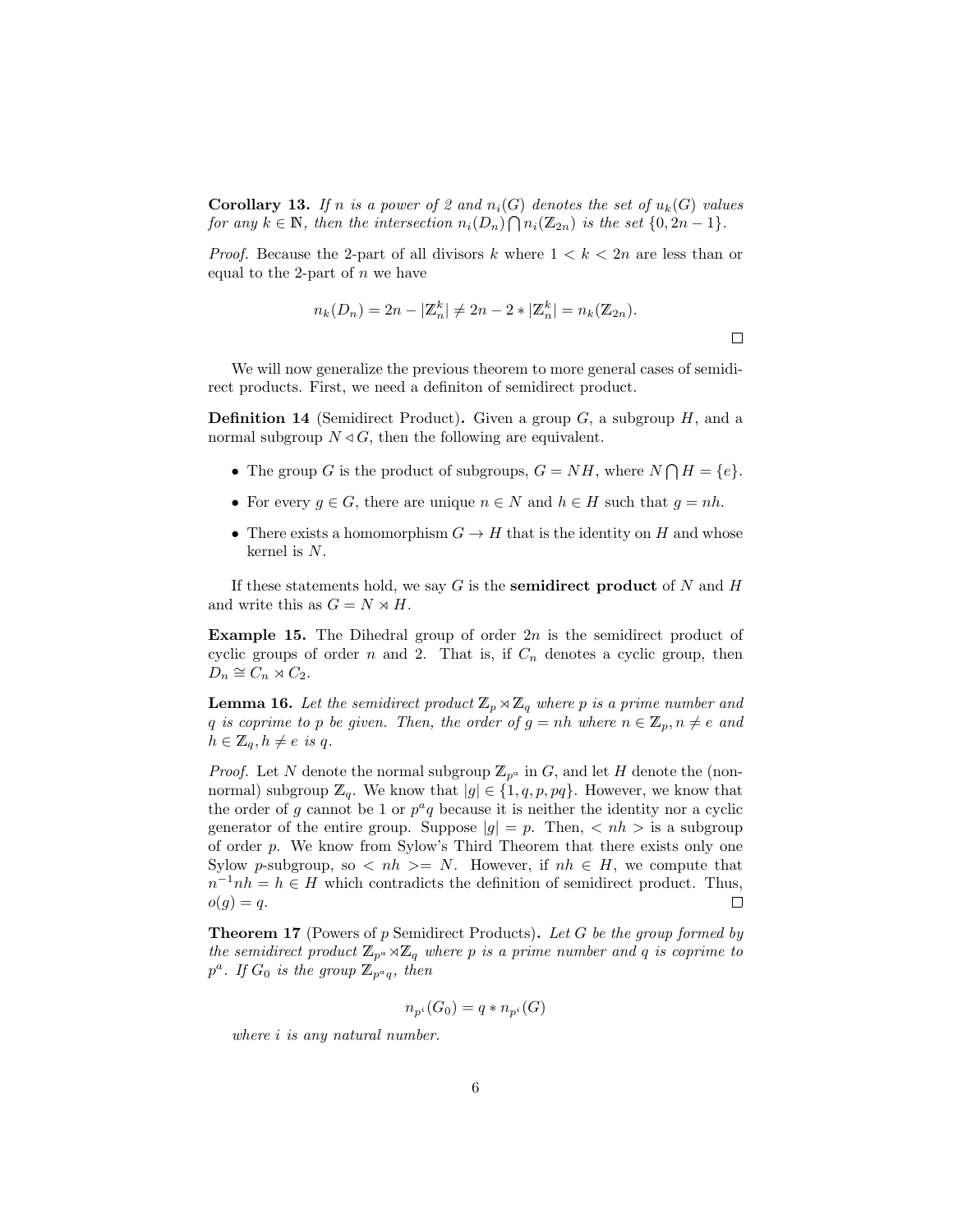*Proof.* Let N denote the normal subgroup  $\mathbb{Z}_{p^a}$  in G, and let H denote the (nonnormal) subgroup  $\mathbb{Z}_q$ . Recall that by the definition of semidirect products, we know that for every  $g \in G$ , there are unique  $n \in N$  and  $h \in H$  such that  $g = nh$ . For convenience we break down  $G$  into the four following cases

$$
A = \{e \cdot e\},
$$
  
\n
$$
B = \{n \cdot e \mid n \in N, n \neq e\},
$$
  
\n
$$
C = \{e \cdot h \mid h \in H, h \neq e\},
$$
  
\n
$$
D = \{n \cdot h \mid n, h \neq e\}.
$$

Notice that the union of these sets is the group  $G$  and their intersection is the empty set. This allows us to write

$$
n_k(G) = |G| - (|A^k| + |B^k| + |C^k| + |D^k|)
$$

For clarity, it should be noted that while  $A, B, C$  are all subgroups of  $G, D$ is not a subgroup of  $G$  as it does not contain the identity. Therefore, we must define  $D^k := \{d^k \mid d \in D\}$ . It is not necessary that  $d^k \in D$ .

The size of the subsets  $A, B$ , and  $C$  should be obvious to the reader as well as the order of any element in those sets. The size of set  $D$  is easily computed,  $|D| = (p^a - 1) \cdot (q - 1)$ , but the order of an element  $d \in D$  may not be as obvious. Jensen has a proof similar to the lemma above which shows that if  $g \in D$  then  $o(g) = q$ . We are able to finish the proof as follows.

|             | num. elements  | order                            |  |  |
|-------------|----------------|----------------------------------|--|--|
| $e \cdot e$ |                |                                  |  |  |
| $n \cdot e$ |                | $p^k$ for some $0 \leq k \leq a$ |  |  |
| $e \cdot h$ |                |                                  |  |  |
| $n \cdot h$ | $(n^a-1)(q-1)$ |                                  |  |  |

Let  $k = p^i$ . We compute that

.

$$
n_k(G) = p^a * q - [(1) + (p^{a-i} - 1) + (q - 1) + ((p^a - 1)(q - 1))
$$
  
=  $p^a * q - (p^{a-i} + p^a * q - p^a)$   
=  $p^a - p^{a-i}$   
=  $p^{a-i}(p^i - 1)$ .

We compare this to  $n(G_0) = p^{a-i}q(p^i-1)$  and see that  $n_{p^i}(G_0) = q * n_{p^i}(G)$ , as desired.

 $\Box$